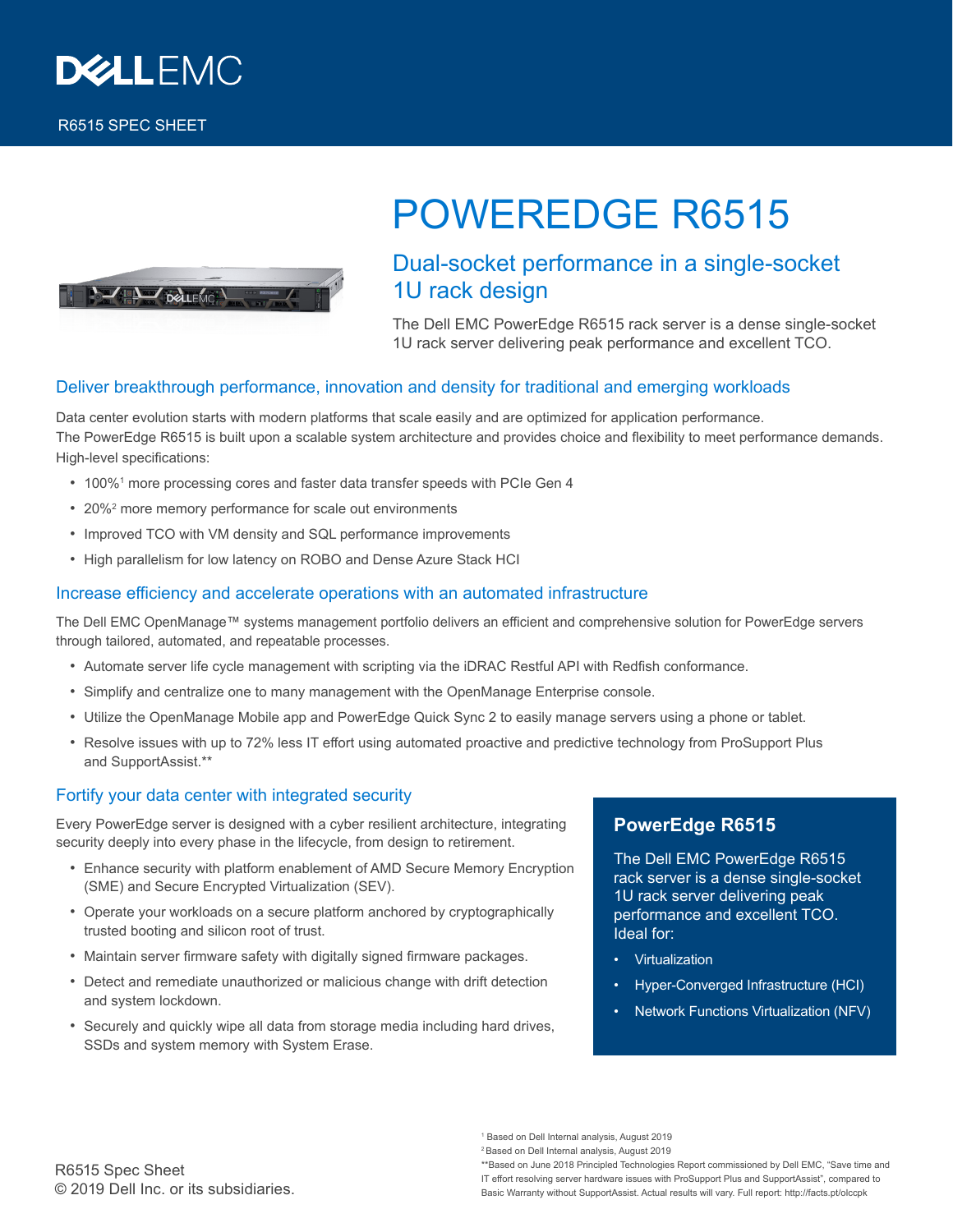## PowerEdge R6515

| Features                      | <b>Technical Specification</b>                                                                                                                                                                |                                                                                                                                                                                                                                       |  |
|-------------------------------|-----------------------------------------------------------------------------------------------------------------------------------------------------------------------------------------------|---------------------------------------------------------------------------------------------------------------------------------------------------------------------------------------------------------------------------------------|--|
| Processor                     | One 2 <sup>nd</sup> Generation AMD EPYC™ Processor with up to 64 cores                                                                                                                        |                                                                                                                                                                                                                                       |  |
| Memory                        | DDR4: Up to 16 x DDR4 RDIMM (1TB), LRDIMM (2TB), bandwidth up to 3200 MT/S                                                                                                                    |                                                                                                                                                                                                                                       |  |
| Controllers                   | HW RAID: PERC 9/10 - HBA330, H330, H730P, H740P, H840, 12G SAS HBA<br>Chipset SATA/SW RAID: S150                                                                                              |                                                                                                                                                                                                                                       |  |
| Drive Bays                    | <b>Front Bays</b><br>Up to 4x 3.5" Hot Plug SAS/SATA HDD<br>Up to 10x 2.5" Hot Plug SAS/SATA/NVMe<br>Up to 8x 2.5" Hot plug SAS/SATA                                                          |                                                                                                                                                                                                                                       |  |
| <b>Power Supplies</b>         | 550W Platinum                                                                                                                                                                                 |                                                                                                                                                                                                                                       |  |
| Fans                          | Standard/High Performance FANs<br>N+1 Fan redundancy.                                                                                                                                         |                                                                                                                                                                                                                                       |  |
| <b>Dimensions</b>             | Height: 86.8mm (3.4")<br>Width: 434.0mm (17.09")<br>Depth: 657.25mm (25.88")<br>Weight: 16.75 kg (36.93 lb)                                                                                   |                                                                                                                                                                                                                                       |  |
| <b>Rack Units</b>             | 1U Rack Server                                                                                                                                                                                |                                                                                                                                                                                                                                       |  |
| Embedded mgmt                 | iDRAC9<br><b>iDRAC RESTful API with Redfish</b><br><b>iDRAC</b> Direct<br>Quick Sync 2 BLE/wireless module                                                                                    |                                                                                                                                                                                                                                       |  |
| <b>Bezel</b>                  | Optional LCD or Security Bezel                                                                                                                                                                |                                                                                                                                                                                                                                       |  |
| OpenManage™ SW                | <b>Consoles</b><br>OpenManage Enterprise<br>OpenManage Enterprise Power Manager<br><b>Mobility</b><br>OpenManage Mobile<br><b>Tools</b><br>Dell EMC RACADM CLI<br>Dell EMC Repository Manager | Dell EMC System Update<br>Dell EMC Server Update Utility<br><b>Dell EMC Update Catalogs</b><br><b>iDRAC Service Module</b><br><b>IPMI</b> Tool<br>OpenManage Server Administrator<br>OpenManage Storage Services                      |  |
| Integrations &<br>Connections | OpenManage Integrations<br><b>BMC Truesight</b><br>Microsoft <sup>®</sup> System Center<br>Redhat <sup>®</sup> Andible <sup>®</sup> Modules<br>VMware® vCenter™                               | <b>OpenManage Connections</b><br>IBM Tivoli <sup>®</sup> Netcool/OMNIbus<br>IBM Tivoli <sup>®</sup> Network Manager IP Edition<br>Micro Focus <sup>®</sup> Operations Manager I<br>Nagios <sup>®</sup> Core<br>Nagios <sup>®</sup> XI |  |
| Security                      | Cryptographically signed firmware<br>Secure Boot<br><b>Secure Erase</b>                                                                                                                       | Silicon Root of Trust<br>System Lockdown<br>TPM 1.2/2.0, TCM 2.0 optional                                                                                                                                                             |  |
| Embedded NIC                  |                                                                                                                                                                                               |                                                                                                                                                                                                                                       |  |
| Networking Options (NDC)      | $2 \times 1$ GbE<br>2 x 10GbE BT<br>2 x 10GbE SFP+<br>2 x 25GbE SFP28                                                                                                                         |                                                                                                                                                                                                                                       |  |
| GPU Options:                  | Up 2 Single-Wide GPU                                                                                                                                                                          |                                                                                                                                                                                                                                       |  |
|                               |                                                                                                                                                                                               |                                                                                                                                                                                                                                       |  |